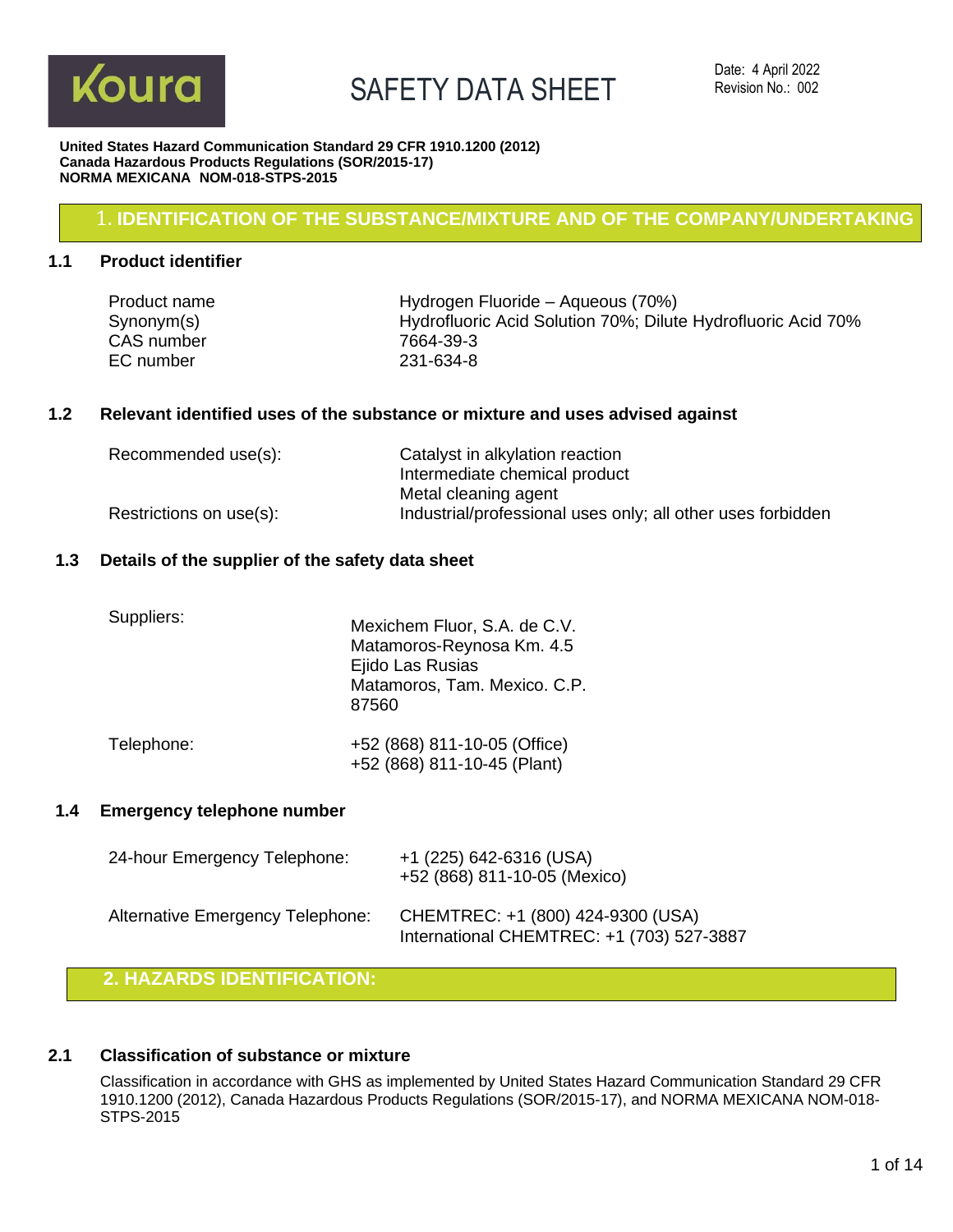

| Acute toxicity - oral       | Acute Tox. 2; H300: Fatal if swallowed                       |
|-----------------------------|--------------------------------------------------------------|
| Acute toxicity - dermal     | Acute Tox. 1; H310: Fatal in contact with skin               |
| Skin corrosion / irritation | Skin Corr. 1A; H314: Causes severe skin burns and eye damage |
| Acute toxicity - inhalation | Acute Tox. 2; H330: Fatal if inhaled                         |

### **2.2 Label Elements**

| Hazard pictogram.         |                                                                                                                                                                                                                                                                                                                                                                                                                                                                                                                                                                                                                                                                                                                                                                                                                                                                                                                                                                                                                                                                                                                                                                                                                                                                                                                                                                                                                                                                                                                                                                                                                               |
|---------------------------|-------------------------------------------------------------------------------------------------------------------------------------------------------------------------------------------------------------------------------------------------------------------------------------------------------------------------------------------------------------------------------------------------------------------------------------------------------------------------------------------------------------------------------------------------------------------------------------------------------------------------------------------------------------------------------------------------------------------------------------------------------------------------------------------------------------------------------------------------------------------------------------------------------------------------------------------------------------------------------------------------------------------------------------------------------------------------------------------------------------------------------------------------------------------------------------------------------------------------------------------------------------------------------------------------------------------------------------------------------------------------------------------------------------------------------------------------------------------------------------------------------------------------------------------------------------------------------------------------------------------------------|
|                           | GHS05<br>GHS06                                                                                                                                                                                                                                                                                                                                                                                                                                                                                                                                                                                                                                                                                                                                                                                                                                                                                                                                                                                                                                                                                                                                                                                                                                                                                                                                                                                                                                                                                                                                                                                                                |
| Signal word:              | Danger                                                                                                                                                                                                                                                                                                                                                                                                                                                                                                                                                                                                                                                                                                                                                                                                                                                                                                                                                                                                                                                                                                                                                                                                                                                                                                                                                                                                                                                                                                                                                                                                                        |
| Hazard statements:        | H300: Fatal if swallowed<br>H310: Fatal in contact with skin<br>H314: Causes severe skin burns and eye damage<br>H330: Fatal if inhaled                                                                                                                                                                                                                                                                                                                                                                                                                                                                                                                                                                                                                                                                                                                                                                                                                                                                                                                                                                                                                                                                                                                                                                                                                                                                                                                                                                                                                                                                                       |
| Precautionary statements: | <b>Prevention</b><br>P260 Do not breathe dust/fume/gas/mist/vapors/spray<br>P262 Do not get in eyes, on skin, or on clothing<br>P264 Wash skin thoroughly after handling<br>P270 Do not eat, drink or smoke when using this product<br>P271 Use only outdoors or in a well-ventilated area<br>P280 Wear protective gloves/protective clothing/eye protection/face protection<br>P284 Wear respiratory protection<br><b>Response</b><br>P301 + P310 IF SWALLOWED: Immediately call a POISON CENTER/doctor<br>P301 + P330 + P331 IF SWALLOWED: Rinse mouth. Do NOT induce vomiting<br>P302 + P350 IF ON SKIN: Gently wash with plenty of soap and water.<br>P303 + P361 + P353 IF ON SKIN (or hair): Take off immediately all contaminated clothing.<br>Rinse skin with water/ shower. Immediately<br>call a POISON CENTER/doctor<br>P304 + P340 IF INHALED: Remove person to fresh air and keep comfortable for breathing.<br>Immediately call a POISON CENTER/doctor<br>P305 + P351 + P338 + P310 IF IN EYES: Rinse cautiously with water for several minutes.<br>Remove contact lenses if present and easy<br>to do - continue rinsing. Immediately call a<br>POISON CENTER/doctor<br>P320 + P321 + P322 SPECIFIC TREATMENT IS URGENT: (see  On this label)<br>P361 + P364: Take off immediately all contaminated clothing and wash it before reuse<br><b>Storage</b><br>P403 + P233 Store in a well-ventilated place. Keep container tightly closed<br>P405 Store locked up<br><b>Disposal</b><br>P501 Neutralize contents/container and dispose in accordance with local/regional /national/<br>international requirements |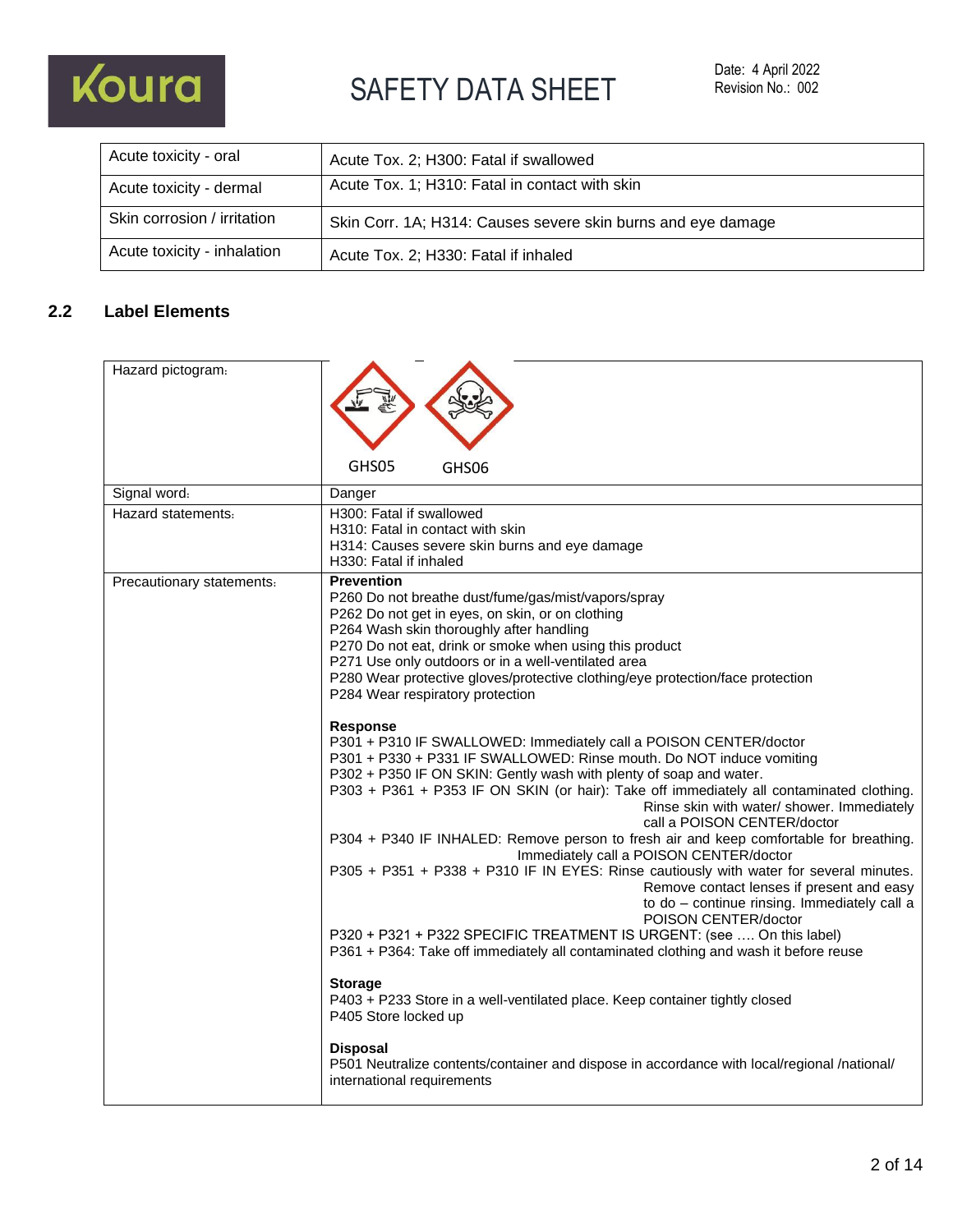

### **2.3 Hazards not otherwise classified**

Highly toxic by inhalation, by ingestion and by skin contact; May cause chemical gastrointestinal burns. May cause chemical respiratory tract burns. Causes severe skin burns

Dangerous products can be formed by product decomposition during fire. When heated, product emits highly corrosive fumes of fluorides. Toxic and irritating vapors of hydrogen fluoride (HF) are generated when heated

**3. COMPOSITION / INFORMATION ON INGREDIENTS**

### **3.1 Substance**

| Ingredient                    | C.A.S. Number | Percent (%) by Weight |
|-------------------------------|---------------|-----------------------|
| Hydrogen Fluoride (anhydrous) | 7664-39-3     |                       |
| Water                         |               | 30                    |

### **3.2 Mixture**

This product is a mixture

### **4. FIRST AID MEASURES**

### **4.1. Description of first aid measures**

#### **General Advice:**

Consult a physician. Show this safety data sheet to the doctor in attendance.

- Eye contact: Irrigate each eye with 1000 cc of a 1% calcium gluconate solution for 15 minutes or if necessary, until medical aid is available. Hold the eyelids open and away from the eye during irrigation to allow thorough flushing of the eyes. If the person is wearing contact lenses, the lenses should be removed, if possible. However, flushing should not be interrupted, and the lenses should be removed by a person who is qualified to do so. Seek medical attention immediately
- Skin contact: Immediately wash skin with soap and large amounts of cool water. If product penetrates clothing, immediately remove clothing and flush skin with water. Using acid resistant gloves, continuously rub calcium gluconate 2.5% gel on the exposed area until medical assistance is reached. Seek medical attention promptly
- Inhalation: Move person to fresh air. If breathing stops, provide artificial respiration. Administer oxygen by mask (12 l/min); nebulize with calcium gluconate 2.5% solution continuously until medically evaluated. If respiratory assistance is needed, use indirect methods such as MICROSHIELDS® or Ambu® bag
- Ingestion: Never give anything by mouth to an unconscious person. Rinse mouth with water. Prevention of absorption of the fluoride ion in cases of ingestion can be obtained by giving milk, chewable calcium carbonate tablets or Milk of Magnesia to conscious person. Seek medical attention promptly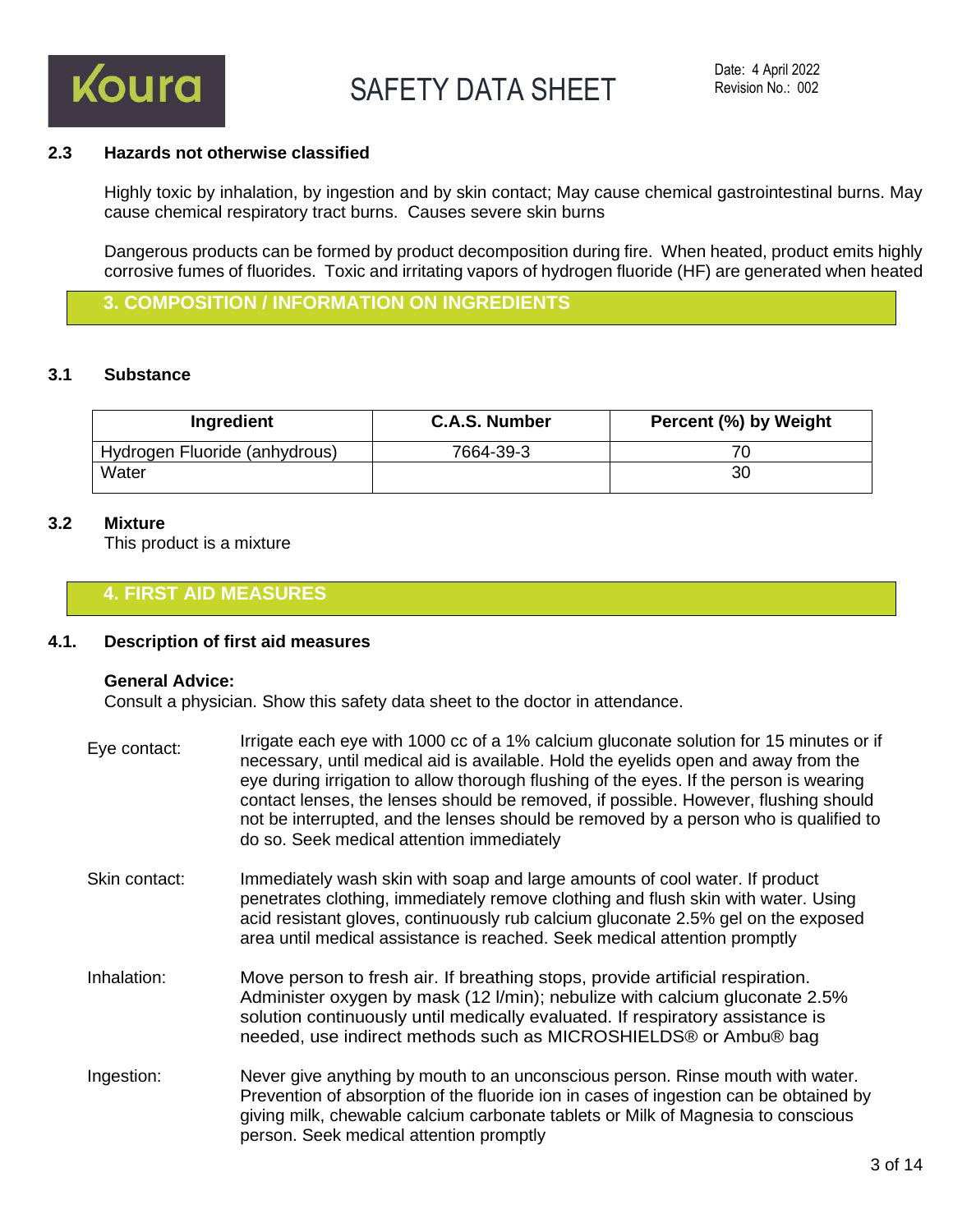

### **4.2. Most important symptoms and effects, both acute and delayed**

General information: Exposure to Hydrogen Fluoride (HF) requires immediate and specialized first aid and medical treatment. Symptoms may be delayed up to 24 hours depending on the concentration of HF. After decontamination with water, further damage can occur due to penetration/absorption of the fluoride ion. Treatment should be directed toward binding the fluoride ion. See Section 11 for additional information on health hazards.

### **4.3. Indication of any immediate medical attention and special treatment needed**

Systemic effects (Hypocalcemia, Hypomagnesaemia and Hyperkalemia) may present in case of inhalation, ingestion or in the case of skin burns on areas with over 2% of body surface, which may cause arrhythmia and involuntary muscle spasms (tetany); a strict serum electrolytes monitoring (calcium and magnesium, every 30 minutes) and electrocardiogram are indicated.

HF is highly corrosive, and its exposure can lead to severe local damage, hypocalcemia, hypomagnesemia and the development of cardiac arrhythmias, which are the primary cause of death in HF exposures. To significantly reduce or prevent HF dermal absorption, immediate irrigation of the affected area with copious amounts of either water or saline followed by the application of a calcium gluconate-containing gel is recommended. Intravenous (IV) access, serum electrolyte concentrations, an electrocardiogram, and cardiac monitoring should be obtained in patients exposed to HF. Patients with inhalation injuries are treated with oxygen and nebulized calcium gluconate (4 mL of 2.5-5%). Succinylcholine is best avoided if rapid sequence intubation must be performed in the setting of HF exposure due to the possibility of hyperkalemia. If systemic toxicity is suspected (due to QTc prolongation, cardiac arrhythmia, or obvious systemic illness), calcium is administered intravenously as part of the medical management

Causes burns by all exposure routes. Product is a corrosive material. Use of gastric lavage or emesis is contraindicated. Possible perforation of stomach or esophagus should be investigated: Ingestion causes severe swelling, severe damage to the delicate tissue and danger of perforation

### 5. **FIRE-FIGHTING MEASURES**

### **5.1. Extinguishing media**

| Suitable extinguishing media   | Foam, dry powder, carbon dioxide                                                                 |
|--------------------------------|--------------------------------------------------------------------------------------------------|
| Unsuitable extinguishing media | Water must NOT be used. Do not use water jet as an extinguisher, as<br>this will spread the fire |

### **5.2. Special hazards arising from the substance or mixture**

Specific hazards When heated, emits highly corrosive fumes of fluorides. Formation of dangerous gas on contact with water or humid air. Contact with water may produce heat release and present risks of splashing

Formation of flammable gas on contact with certain metals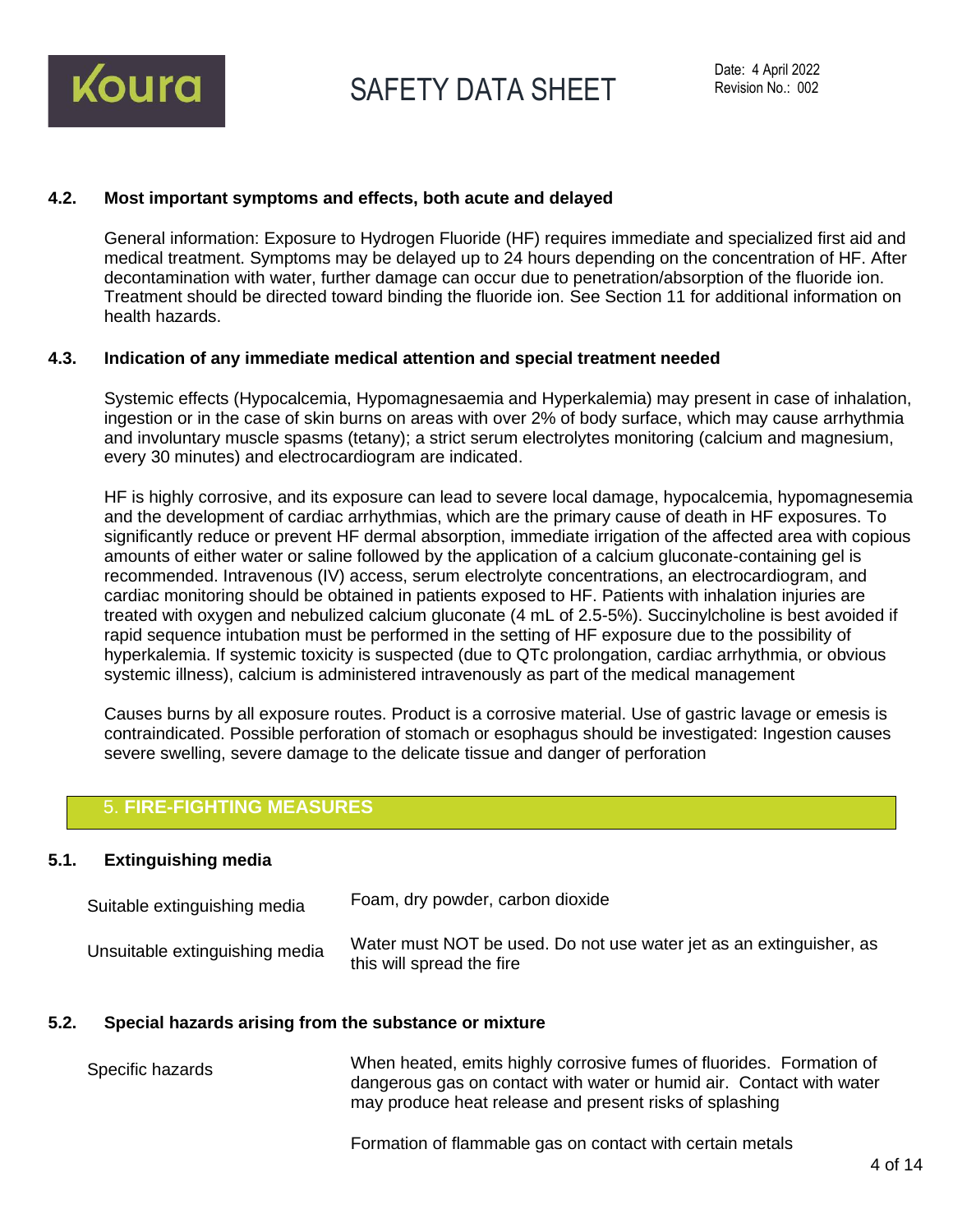

| Hazardous combustion products | Inorganic; the product is nonflammable/noncombustible. When<br>heated, product emits highly corrosive fumes of fluorides. Toxic gases<br>of hydrogen fluoride (HF) can develop on heating/fire |
|-------------------------------|------------------------------------------------------------------------------------------------------------------------------------------------------------------------------------------------|
|-------------------------------|------------------------------------------------------------------------------------------------------------------------------------------------------------------------------------------------|

### **5.3. Advice for firefighters**

| Special protective<br>equipment for fire-fighters | Fire-fighters should wear full protective acid resistant suit and self-<br>contained breathing apparatus (SCBA) with a full face-piece operated in<br>positive pressure mode. Fire-fighting equipment should be thoroughly<br>decontaminated after use |
|---------------------------------------------------|--------------------------------------------------------------------------------------------------------------------------------------------------------------------------------------------------------------------------------------------------------|
| Special procedures for fire-<br>fighting          | Remove personnel immediately from the incident area. Approach from<br>upwind. Depending on wind direction, warn people of danger of inhalation,<br>close doors and windows, stop air-intake of ventilation system                                      |

### 6. **ACCIDENTAL RELEASE MEASURES**

### **6.1. Personal precautions, protective equipment and emergency procedures**

Evacuate/secure area. Approach from upwind. If caught downwind, exit the area perpendicularly to the wind direction. Continue to monitor weather conditions and wind direction. Ventilate the premises with fresh air. Eliminate all sources of ignition, and do not generate flames or sparks. Keep away incompatible materials/products. Continually assess situation and respond appropriately

Refer to other sections of this SDS for information regarding physical and health hazards, respiratory protection, ventilation, and personal protective equipment

#### **6.2. Environmental precautions**

Prevent from entering into soil, ditches, sewers, waterways and/or groundwater. Prevent discharge into drains; do not flush into sanitary sewer system. Dike to prevent/control entry into waterways

### **6.3. Methods and material for containment and cleaning up**

Contain spill. Working from around the edges of the spill inward, cover with bentonite, vermiculite, or commercially available inorganic absorbent material. Use sufficient absorbent until area appears dry. Collect as much of the spilled material as possible. NOTE, adding an absorbent material does not remove the physical, health, or environmental hazards

Place used absorbent material in a metal container approved for use in transportation by appropriate authorities. The container must be lined with polyethylene plastic or contain a plastic drum liner made of polyethylene. Cover, but do not seal for 48 hours. Dispose of collected material in accordance with all applicable regulations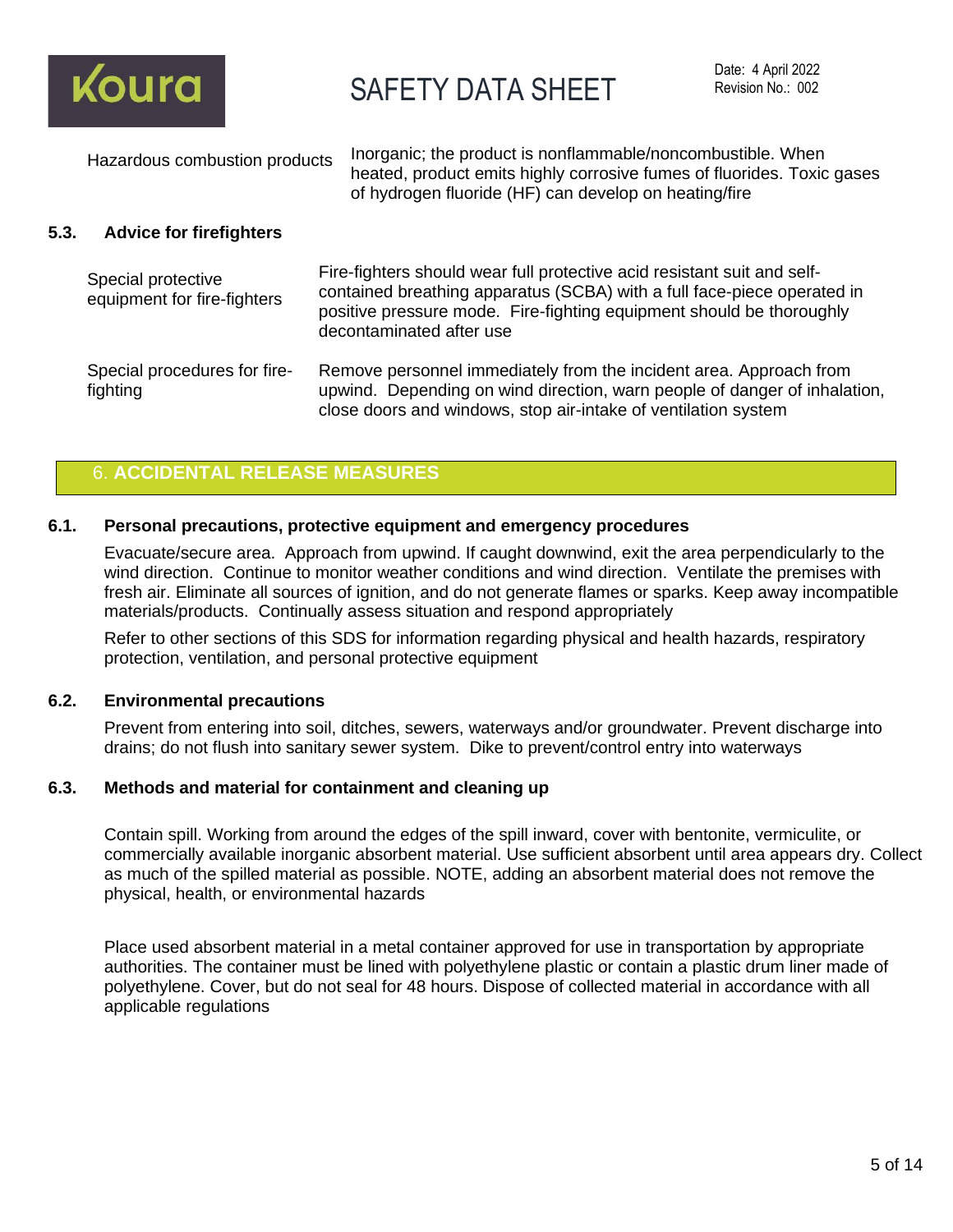

### **7. HANDLING AND STORAGE**

#### **7.1. Precautions for safe handling**

- Advice on safe handling Do not handle until all safety precautions have been read and understood. Use only in well ventilated areas. Use only equipment and materials which are compatible with hydrogen fluoride. Wear appropriate personal protective equipment (refer to Section 8). Do not breathe dust/fume/gas/mist/vapors/spray. Control exposure in accordance with appropriate occupational exposure limits. Do not get in eyes, on skin, or on clothing. Keep away from moisture, heat, ignition source, and incompatible materials (refer to Section 10). Avoid release to the environment
- General hygiene considerations: Eating, drinking and smoking should be prohibited in areas where this material is handled, stored and processed. Workers should thoroughly wash hands and face before eating, drinking and smoking. Remove contaminated clothing and protective equipment before entering eating areas. Wash contaminated clothing before reuse

#### **7.2. Conditions for safe storage, including any incompatibilities**

Conditions for Safe Storage Use containment dike around storage containers and transfer installation. Keep in a cool, well-ventilated area. Keep containers tightly closed to prevent contamination with water or air. Containers should be vented periodically to a suitable scrubbing system to prevent a dangerous buildup of pressure. Containers should be pressure vessels designed to withstand the vapor pressure of hydrogen fluoride at 47.5° C, as well as sub-atmospheric pressure which can occur if hydrogen fluoride cools below  $19.5^{\circ}$  C

> Keep away from moisture, heat, ignition source, and incompatible materials (refer to Section 10). Store in a corrosive resistant container with a resistant inner liner.

Unsuitable containers: glass, concrete, metal/cast iron

### **8. EXPOSURE CONTROL/PERSONAL PROTECTION**

#### **8.1. Control parameters**

**The table below is a summary. Please see the specific legislation for complete information.** Consult your local authorities for acceptable exposure recommendations/limits.

| <b>USA OSHA</b><br>Permissible Exposure Level (PEL)  | 3 ppm, TWA                                   |
|------------------------------------------------------|----------------------------------------------|
| <b>USA ACGIH Threshold Limit Values</b><br>(TLV)     | 0.5 ppm, TWA (as $F$ )<br>2 ppm, Ceiling     |
| <b>USA NIOSH Recommended</b><br>Exposure Level (REL) | 30 ppm, IDLH<br>3 ppm, TWA<br>6 ppm, Ceiling |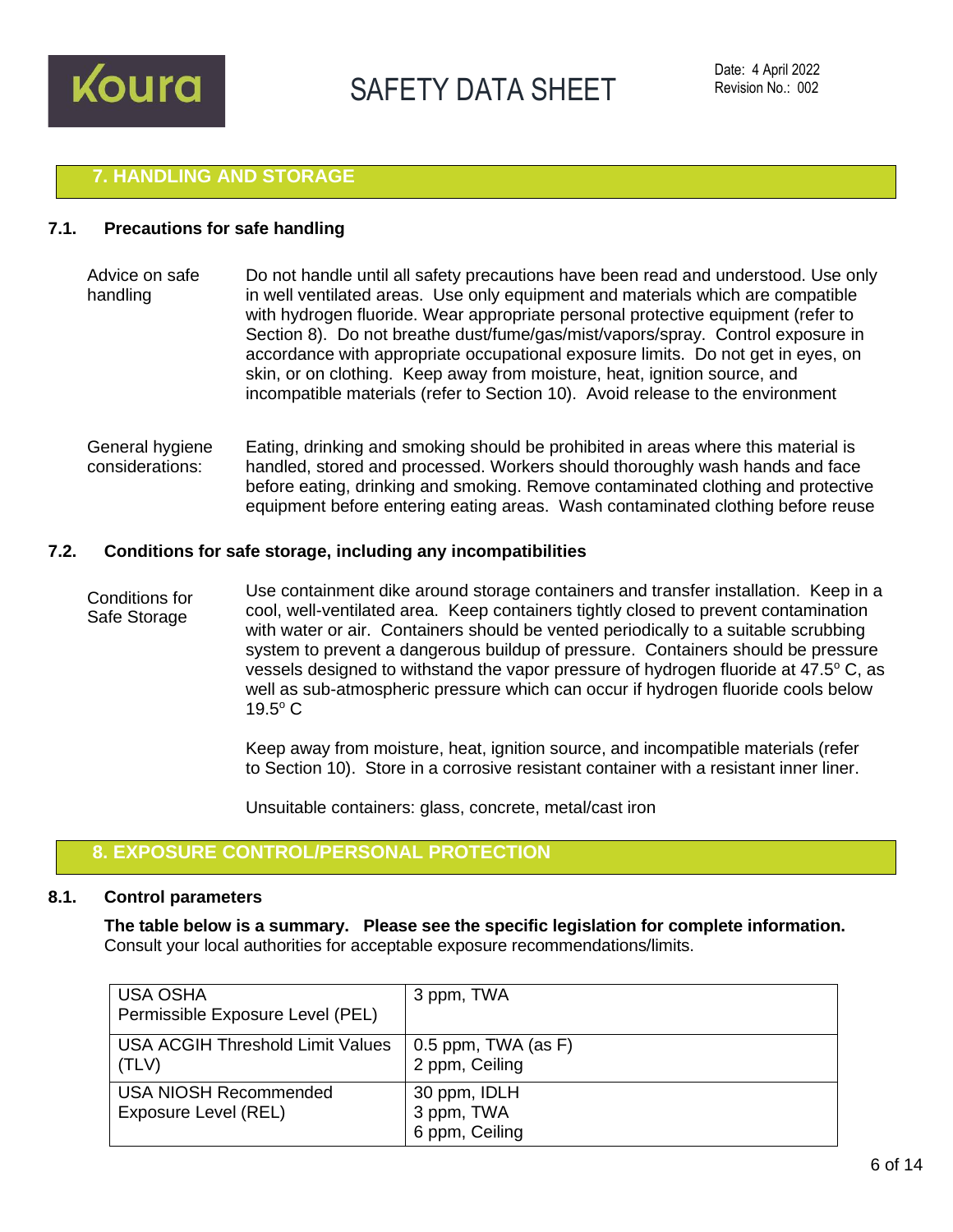

| Mexico                                                                         | 0.5 ppm, TWA (as F)<br>2 ppm, Ceiling                                  |
|--------------------------------------------------------------------------------|------------------------------------------------------------------------|
| UK Health and Safety Executive,<br>EH40/2005 Workplace Exposure<br>Limit, 2011 | 1.5 mg/m <sup>3</sup> TWA<br>2.5 mg/m <sup>3</sup> (15-mins)           |
| Korea                                                                          | 3 ppm, Ceiling (as F)                                                  |
| Japan Society of Occupational<br>Health                                        | 3 ppm, Ceiling<br>2.5 mg/m <sup>3</sup> , Ceiling<br>(Skin absorption) |
| China                                                                          | 2 mg/m <sup>3</sup> Ceiling (as F, related to hydrofluoric acid)       |

Biological occupational exposure limits

| US ACGIH - Biological Exposure<br>Indices (BEI) | Note 1: Basis – Upper respiratory tract, lower<br>respiratory tract, skin & eye irritation, and fluorosis<br>Note 2: Prior to shift (16 hours after exposure ceases)<br>2 mg/l (in Urine) |
|-------------------------------------------------|-------------------------------------------------------------------------------------------------------------------------------------------------------------------------------------------|
|                                                 | Note: This BEI applies to fluorides<br>Note 2: End of shift (16 hours after exposure ceases)<br>3 mg/l (in Urine)                                                                         |

### **8.2. Exposure controls**

| Appropriate engineering<br>controls | Use in closed systems when able. Provide appropriate local exhaust ventilation to<br>reduce airborne exposure to below relevant occupational exposure limits and/or to<br>control dust/fume/gas/mist/vapors/spray. Gas detectors should be used when<br>toxic quantities may be released. Use respiratory protection equipment, if<br>ventilation is not adequate. Ensure easy access to eyewash station, safety<br>showers, firefighting and emergency equipment. Consider appropriate spillage<br>containment. Inspect periodically wall thickness of storage tanks and piping                                                                                             |
|-------------------------------------|------------------------------------------------------------------------------------------------------------------------------------------------------------------------------------------------------------------------------------------------------------------------------------------------------------------------------------------------------------------------------------------------------------------------------------------------------------------------------------------------------------------------------------------------------------------------------------------------------------------------------------------------------------------------------|
| Respiratory protection              | Respiratory protection complying with an approved standard should be worn if a<br>risk assessment indicates inhalation exposure is possible. If a respirator is<br>needed, use respirators as part of a full respiratory protection program. Use a<br>NIOSH/MSHA or European Standard EN 149 approved respirator if exposure<br>limits are exceeded or if irritation or other symptoms are experienced. Use a<br>positive pressure supplied-air respirator if there is a potential for over exposure<br>from an uncontrolled release, exposure levels are not known, or under any other<br>circumstances where air-purifying respirators may not provide adequate protection |
| Skin/hand protection                | Select and use gloves and/or protective clothing approved to relevant local<br>standards to prevent skin contact based on the results of an exposure<br>assessment. If gloves are needed, use chemical resistant gloves (butyl rubber) or<br>gloves made from fluoroelastomer. Gloves must be inspected prior to use. Use<br>proper glove removal technique to avoid skin contact with this product. Dispose of<br>contaminated gloves after use in accordance with applicable laws and good<br>laboratory practices. Wash and dry hands after gloves are removed.                                                                                                           |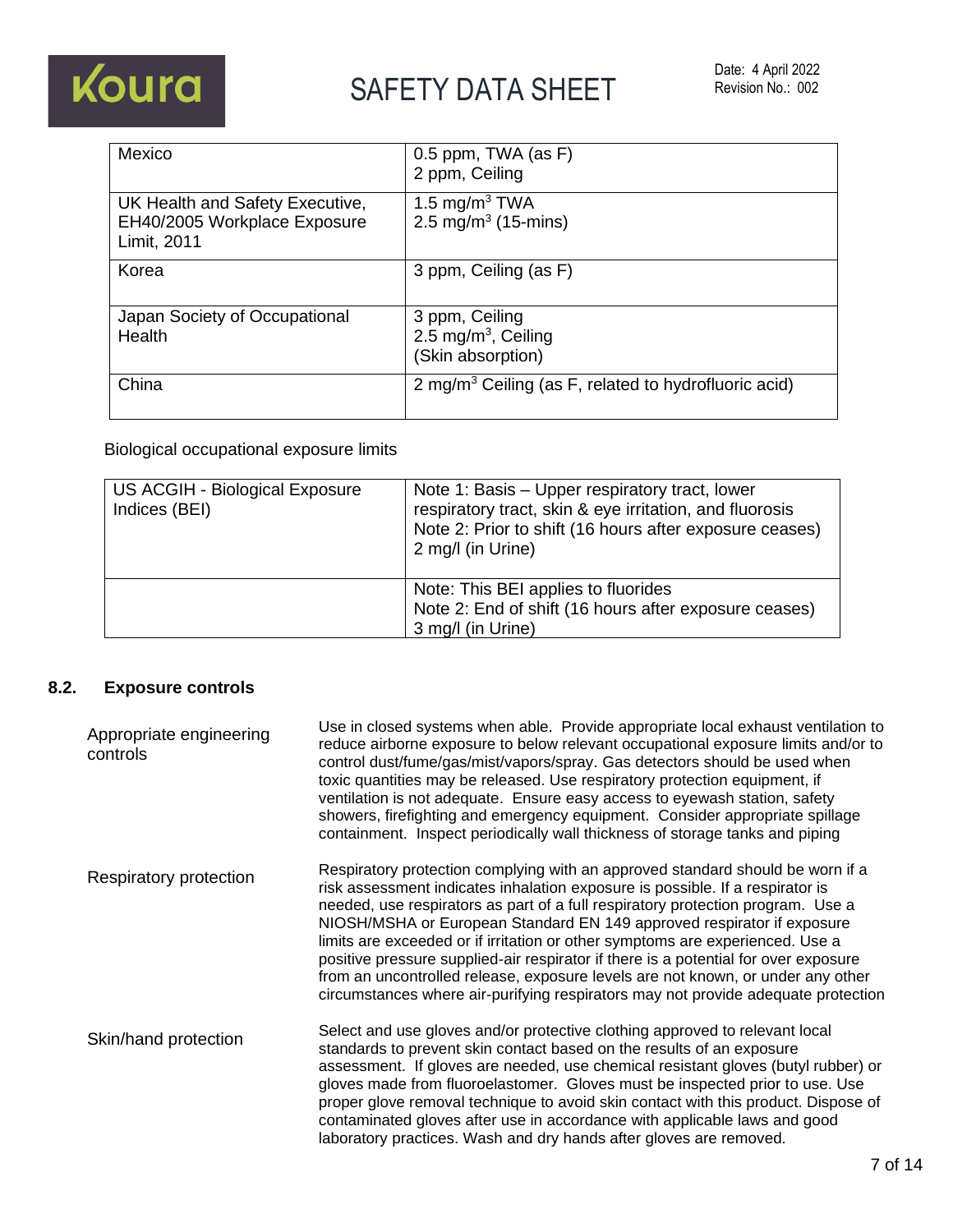

If skin exposure is identified by an exposure assessment, use acid resistant clothing and boots. If appropriate, use neoprene suit with double envelop leg to cover acid resistant boot with chemical resistant gloves secured to suit

Eye/face Wear full face shield and indirect vented safety goggles. Use of contact lenses prohibited

### **9. PHYSICAL AND CHEMICAL PROPERTIES**

### **9.1. Information on basic physical and chemical properties**

| Physical state and appearance | Colorless liquid; Fumes in air |
|-------------------------------|--------------------------------|
| Odor                          | Sharp pungent odor             |
| Odor threshold                | $0.5$ to 3 ppm                 |
| Melting point                 | $-71^{\circ}$ C                |
| Boiling point                 | $66^{\circ}$ C                 |
| Flash point                   | Not Flammable                  |
| Flammability (solid, gas)     | Not applicable                 |
| Upper explosive limit         | Not applicable                 |
| Lower explosive limit         | Not applicable                 |
| Vapor pressure                | 110 mm Hg at $21^{\circ}$ C    |
| Vapor density                 | 2.21 at 21°C                   |
|                               | 1.76 at 26.6°C                 |
| Solubility in water           | 100% Miscible                  |
| Ionization potential          | 15.98 eV                       |
| Specific gravity              | 1.25 at $4^{\circ}$ C          |
| <b>Explosive properties</b>   | Not explosive                  |
| Oxidizing properties          | Not oxidizing                  |

### **10. STABILITY AND REACTIVITY**

#### **10.1. Reactivity**

Reactivity: Water reactive. Air reactive. Bases. Fumes in air. Fumes are highly irritating, corrosive, and poisonous. Generates much heat on dissolution

#### **10.2. Chemical stability**

Stability: Stable at ambient temperatures in closed containers, but hygroscopic on exposure to the atmosphere

#### **10.3. Possibility of hazardous reactions**

Possibility of hazardous reactions: May react with common metals (iron, steel) to generate flammable hydrogen gas if diluted below 65% with water. Reacts exothermically with chemical bases (examples: amines, amides, inorganic hydroxides). Reacts with cyanide salts and compounds to release gaseous hydrogen cyanide. May generate flammable and/or toxic gases with dithiocarbamates, isocyanates, mercaptans, nitrides, nitriles, sulfides. Additional gas-generating reactions may occur with sulfites, nitrites, thiosulfates (to give H2S and SO3), dithionites (SO2), and carbonates. Reacts explosively with cyanogen fluoride, methanesulfonic acid or glycerol mixed with nitric acid. Reacts violently with arsenic trioxide, phosphorus pentachloride, acetic anhydride, alkali metals, ammonium hydroxide, chlorosulfonic acid,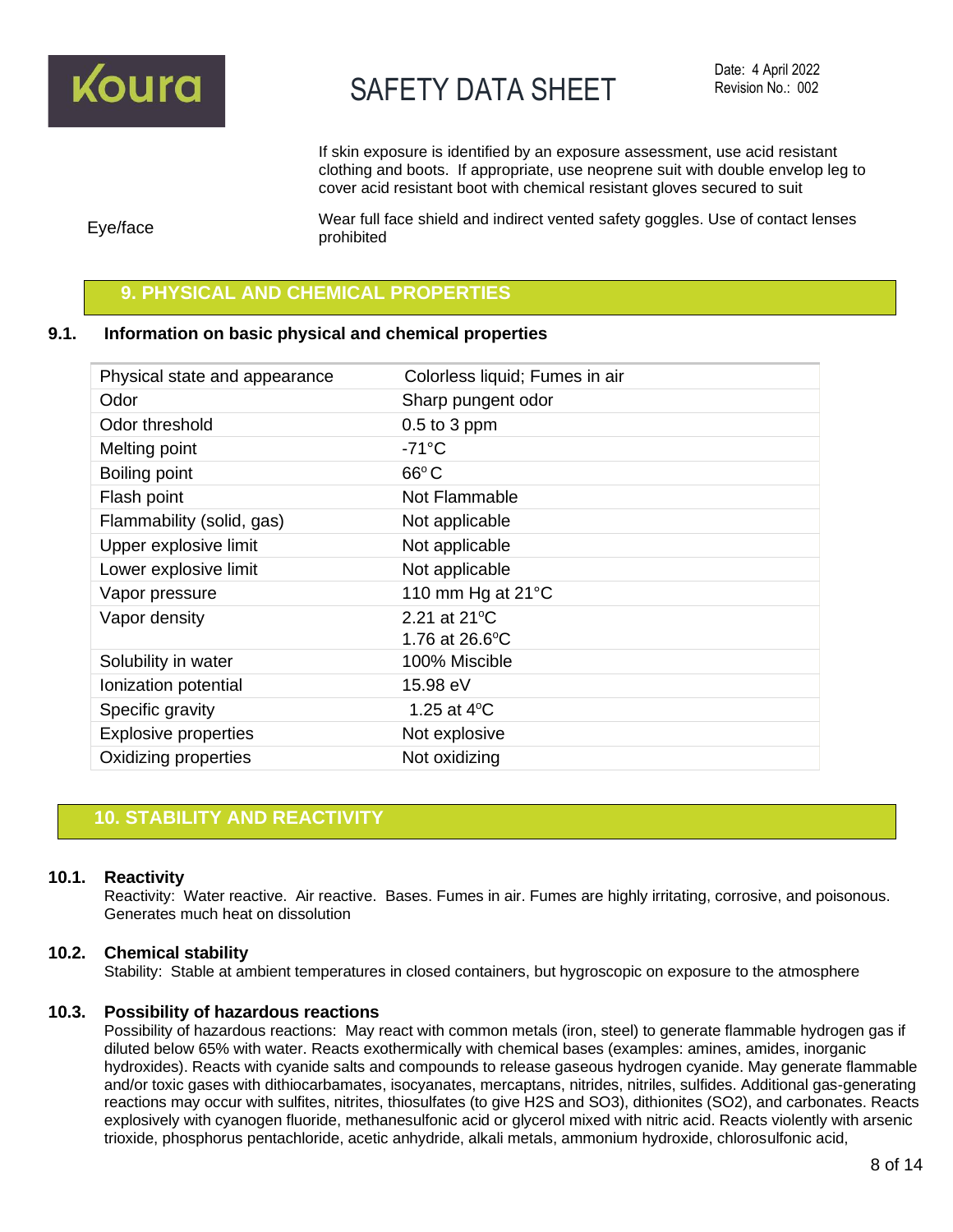

ethylenediamine, fluorine, potassium permanganate, oleum, propylene oxide, vinyl acetate, mercury (II) oxide. Contact with many silicon compounds and metal silicides causes violent evolution of gaseous silicon tetrafluoride

#### **10.4. Conditions to avoid**

Conditions to avoid: Incompatible substance/materials. Excess heat.

#### **10.5. Incompatible materials**

Materials to avoid: See Section 10.3 above. Will attack glass, concrete, natural rubber, leather, certain metals, especially those containing silica, and many organic materials

#### **10.6. Hazardous decomposition products**

Hazardous decomposition products: When heated, may decompose to hydrogen, hydrogen fluoride, toxic vapor and/or gas. When heated, product emits highly corrosive fumes of fluorides

### 11.**TOXICOLOGICAL INFORMATION**

### **11.1 Information on toxicological effects**

**Important Note:** Absorption of excessive fluoride ion (F-) can result in acute systemic fluorosis with hypocalcemia interference with various metabolic functions and organ damage (heart, liver, kidneys)

| Acute toxicity - oral                                                                                                                     | No data available; HF is a corrosive substance                                                                             |
|-------------------------------------------------------------------------------------------------------------------------------------------|----------------------------------------------------------------------------------------------------------------------------|
| Acute toxicity - dermal                                                                                                                   | No data available; HF is a corrosive substance                                                                             |
| Acute toxicity - inhalation                                                                                                               | No data available; HF is a corrosive substance                                                                             |
| Acute toxicity - intravenous                                                                                                              | LD50 - 17.4 mg/kg (rat)<br>(Not a guideline study)                                                                         |
| Skin corrosion/irritation                                                                                                                 | Corrosive, (rabbit)<br>(OECD Test Guideline 404)                                                                           |
| Serious eye damage/irritation                                                                                                             | Moderately irritating (rabbit)<br>(OECD Test Guideline 405)                                                                |
| Skin sensitization                                                                                                                        | No evidence of skin sensitization from<br>occupational exposure reports or from animal<br>data                             |
| Germ cell mutagenicity<br>Genotoxicity - in vitro                                                                                         | Negative (with & without S9 activation)<br>(OECD Guideline 471)                                                            |
| Germ cell mutagenicity<br>Genotoxicity - in vivo<br>*read-across substance sodium fluoride;<br>study not conducted with hydrogen fluoride | *Negative (mouse)<br>(Not a guideline study)                                                                               |
| Reproductive toxicity<br>*read-across substance sodium fluoride;<br>study not conducted with hydrogen fluoride                            | *Oral NOAEL - 250 ppm (rat)<br>(OECD Guideline 416)                                                                        |
| Teratogenic toxicity<br>*read-across substance sodium fluoride;<br>study not conducted with hydrogen fluoride                             | *NOAEL - 150 ppm for maternal toxicity and<br>*NOAEL - 300 ppm for developmental toxicity<br>(rat)<br>(OECD Guideline 414) |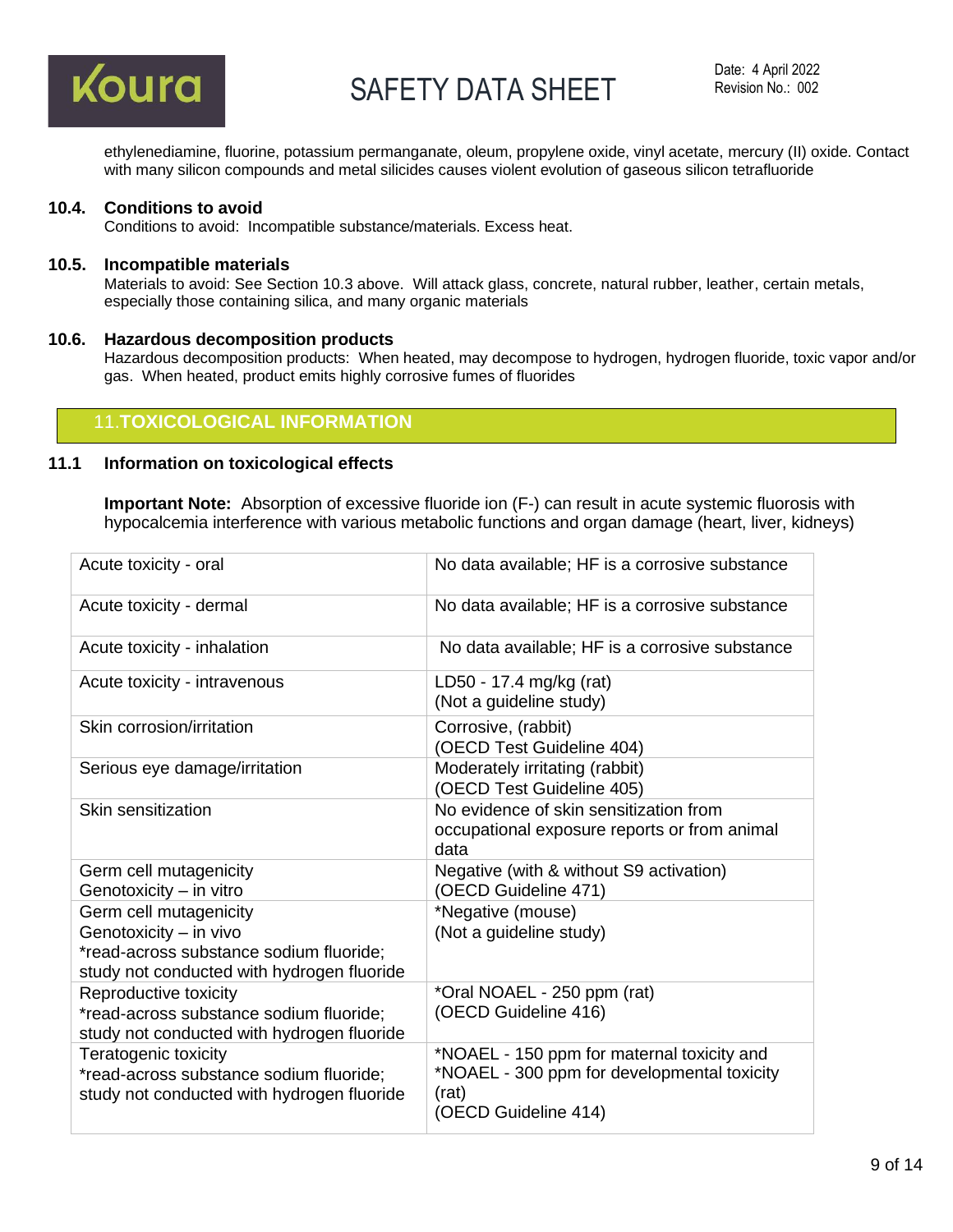

| Specific target organ toxicity - single<br>exposure<br>STOT - single exposure | No data available                                                                              |
|-------------------------------------------------------------------------------|------------------------------------------------------------------------------------------------|
| Specific target organ toxicity (STOT) -<br>repeated exposure - inhalation     | NOAEL - 1.0 ppm (analytical), equivalent to 0.82<br>$mg/m3$ (rat)<br>(OECD Test Guideline 412) |
| Aspiration hazard                                                             | No data available                                                                              |

### **Carcinogenicity**

IARC: No component of this product, present at levels greater than or equal to 0.1% is identified as probable, possible or confirmed human carcinogen by IARC

ACGIH: No component of this product, present at levels greater than or equal to 0.1% is identified as probable, possible or confirmed human carcinogen by ACGIH. See note below\*

NTP: No component of this product, present at levels greater than or equal to 0.1% is identified as probable, possible or confirmed human carcinogen by NTP

OSHA: No component of this product, present at levels greater than or equal to 0.1% is identified as probable, possible or confirmed human carcinogen by OSHA

\*Note: ACGIH Determination for Fluoride (as F) - A4, Not Classifiable as a Human Carcinogen

### **12. ECOLOGICAL INFORMATION**

### **12.1. Toxicity**

| Acute toxicity to fish (Onchoryhnchus mykiss)                                                      | *LC50 - 51 mg/L                                                          |
|----------------------------------------------------------------------------------------------------|--------------------------------------------------------------------------|
| *read-across substance sodium fluoride                                                             | (Non-guideline study)                                                    |
| Acute toxicity for marine invertebrates                                                            | *EC50 - 10.5 mg/L                                                        |
| *read-across substance sodium fluoride                                                             | (Non-guideline studies)                                                  |
| Long term aquatic invertebrates (Daphnia magna)                                                    | *NOEC - 8.9 mg/L (arithmetic mean of two                                 |
| *read-across substance sodium fluoride                                                             | studies)                                                                 |
| Acute toxicity to aquatic algae and cyanobacteria                                                  | *EC50 for freshwater algae - 43 mg/L                                     |
| *read-across substance sodium fluoride                                                             | *EC50 for marine water algae - 81 mg/L                                   |
| Long-term toxicity to aquatic algae and<br>cyanobacteria<br>*read-across substance sodium fluoride | *NOEC for freshwater algae – 50 mg/L<br>*NOEC for marine algae - 50 mg/L |
| Activated sludge                                                                                   | NOEC (3-hr) - 510 mg/L (for fluoride)<br>(OECD 209 Study)                |

### **12.2. Persistence and degradability**

Rapidly dissociate in water at environmentally relevant pH to form hydrogen and fluoride ions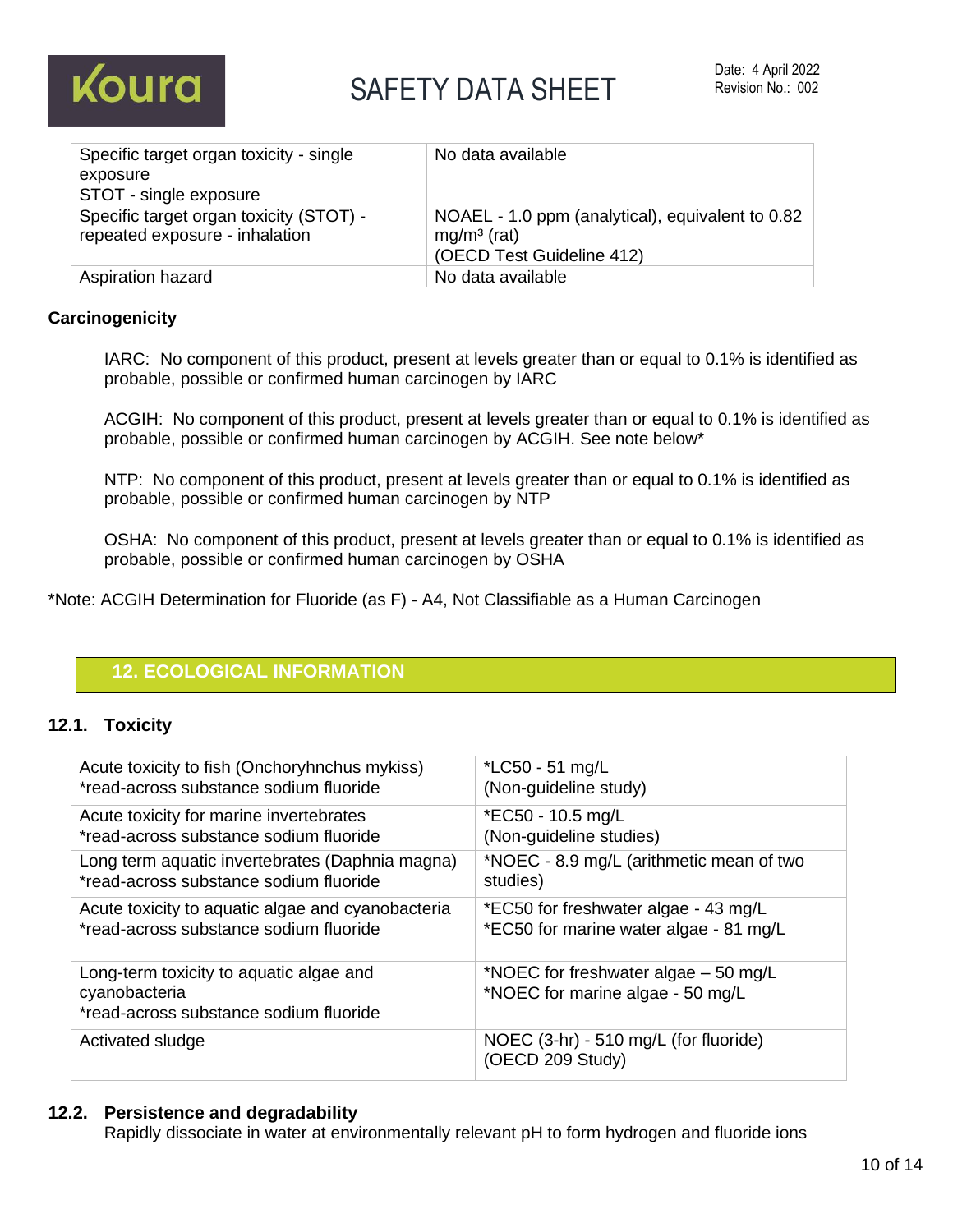

#### **12.3. Bioaccumulative potential**

High bioaccumulation potential. Sequestration/accumulation of fluoride occurs in bones and teeth

### **12.4. Mobility in soil**

Fluoride strongly adsorbs to soil and is essentially immobile

**12.5. Results of PBT and vPvB assessment** Does not fulfill the criteria for vPvB or PBT substance

### 13. **DISPOSAL CONSIDERATIONS**

### **13.1. Waste treatment methods**

| Product   | Disposal Method:<br>The generation of waste should be avoided or minimized whenever possible.<br>Disposal practices must be in compliance with all federal, state and local laws and<br>regulations. DO NOT dump into any sewers, on the ground or into any body of<br>water. Contact a licensed professional waste disposal service to ensure proper<br>disposal. Combustion products will include HF |
|-----------|--------------------------------------------------------------------------------------------------------------------------------------------------------------------------------------------------------------------------------------------------------------------------------------------------------------------------------------------------------------------------------------------------------|
|           | Waste Codes:<br>EPA Hazardous Waste Number (RCRA): U134<br>EU Waste Code Number: 06 01 03 (hydrofluoric acid)<br>$\sim$                                                                                                                                                                                                                                                                                |
| Packaging | Disposal Method:<br>The generation of waste should be avoided or minimized whenever possible.<br>Empty containers or liners may retain some product residues. Contact a licensed<br>professional waste disposal service for disposal guidance. Combustion products<br>may include HF                                                                                                                   |
|           | Container Waste Code:<br>EU Waste Code No. 16 05 07: discarded inorganic chemicals consisting                                                                                                                                                                                                                                                                                                          |

### 14.**TRANSPORT INFORMATION**

#### **The information below is relevant for ADR, RID, IMDG, IATA, ICAO and US DOT**

| 14.1 UN Number:                       | 1790                                                        |
|---------------------------------------|-------------------------------------------------------------|
| 14.2 Proper shipping name:            | Hydrogen fluoride, aqueous (70%)                            |
| Transport document description        | UN1790, Hydrogen fluoride, aqueous (70%), 8,<br>$(6.1)$ , I |
| 14.3 Transport hazard class(es) (UN): | 8                                                           |
|                                       | 6.1                                                         |

of or containing hazardous substances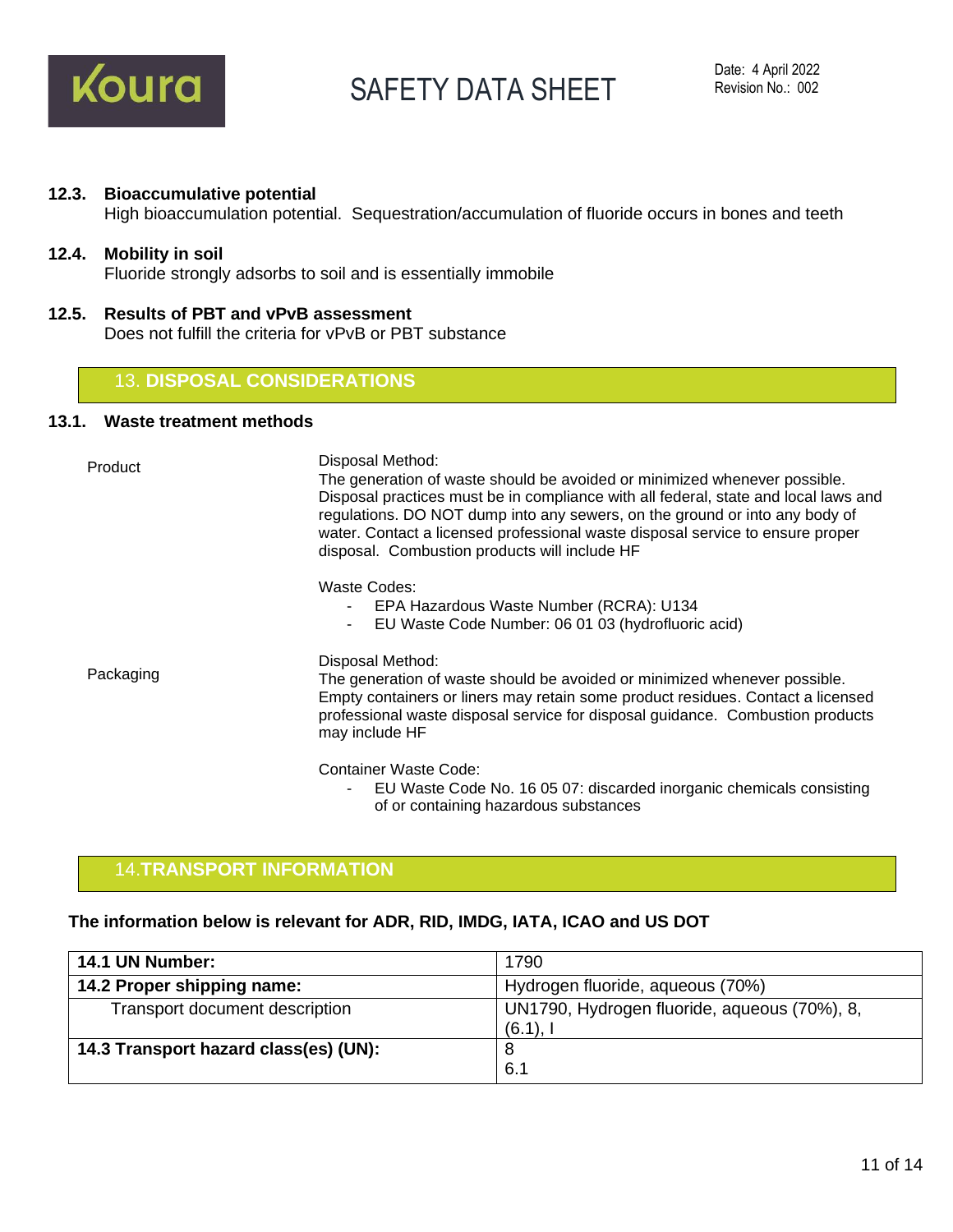

| Hazard labels (UN):                                                                |                                                                                                                                                                                                                    |
|------------------------------------------------------------------------------------|--------------------------------------------------------------------------------------------------------------------------------------------------------------------------------------------------------------------|
| 14.4 Packing group (UN):                                                           |                                                                                                                                                                                                                    |
| <b>14.5 Environmental hazards:</b>                                                 | Not applicable                                                                                                                                                                                                     |
| 14.6 Other information:                                                            | Passenger aircraft/rail: 0.5 L<br>Cargo aircraft: 2.5 L                                                                                                                                                            |
| 14.7 Special precautions for user:                                                 | Transport within user's premises: always transport<br>in closed containers that are upright and secure.<br>Ensure that persons transporting the product know<br>what to do in the event of an accident or spillage |
| 14.8 Transport in bulk according to Annex II of<br><b>MARPOL and the IBC Code:</b> | Not applicable                                                                                                                                                                                                     |

## **15. REGULATORY INFORMATION**

### **International Inventories**

| TSCA - United States Toxic Substances Control Act<br>Section 8(b) Inventory                                                   | Complies; Listed as "Active" |
|-------------------------------------------------------------------------------------------------------------------------------|------------------------------|
| <b>DSL/NDSL - Canadian Domestic Substances</b><br>List/Non-Domestic Substances List                                           | Complies                     |
| <b>ENCS - Japan Existing and New Chemical</b><br><b>Substances</b>                                                            | Complies                     |
| <b>ISHL</b> – Japan Inventory of Chemical Substances                                                                          | Not determined               |
| <b>IECSC - China Inventory of Existing Chemical</b><br>Substances                                                             | Complies                     |
| <b>KECI - Korean Existing and Evaluated Chemical</b><br><b>Substances</b>                                                     | Complies                     |
| PICCS - Philippines Inventory of Chemicals and<br><b>Chemical Substances</b>                                                  | Complies                     |
| AICS - Australian Inventory of Chemical Substances                                                                            | Complies                     |
| NZIoC - New Zealand Inventory of Chemicals                                                                                    | Complies                     |
| <b>TCSI</b> - Taiwan Chemical Substance Inventory                                                                             | Complies                     |
| EINECS/ELINCS - European Inventory of Existing<br>Chemical Substances/European List of Notified<br><b>Chemical Substances</b> | Complies                     |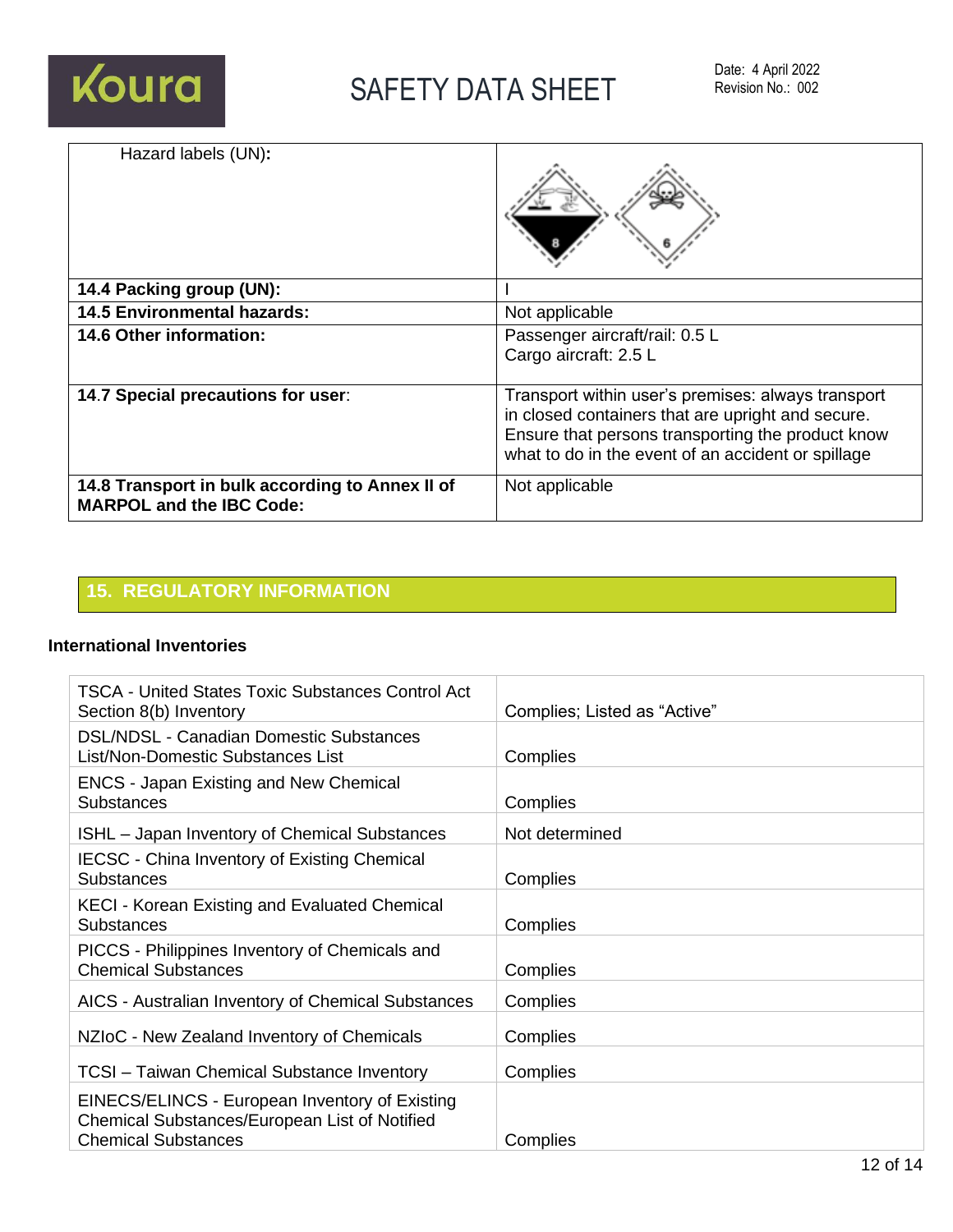

### **US Federal Regulations**

SARA Section 302 (40 CFR 355) Extremely Hazardous Substances: Hydrofluoric acid (conc. 50% or greater); Threshold Planning Quantity (TPQ) 100 lbs.

EPCRA Section 304: Hydrofluoric acid (conc. 50% or greater); Reportable Quantity (RQ) 100 lbs.

SARA 311/312 Hazard Categories: Hydrofluoric acid (conc. 50% or greater)

SARA Section 313 (40 CFR 372) Toxics Release Inventory: Hydrofluoric acid (conc. 50% or greater)

CAA Section 112(r): Hydrofluoric acid (conc. 50% or greater); Threshold Quantity (TQ) 1000

CERCLA (40 CFR 302): This material, as supplied, contains one or more substances regulated as a hazardous substance - Hydrofluoric acid (conc. 50% or greater); Reportable Quantity (RQ) 100 lbs

### **U.S. State Regulations – Right to Know**

Massachusetts: Hydrofluoric acid, CAS No. 7664-39-3 New Jersey: Hydrogen Fluoride; CAS No. 7664-39-3 Pennsylvania: Hydrogen Fluoride; CAS No. 7664-39-3

California Proposition 65: This product does not contain any Proposition 65 chemical

### 16.**OTHER INFORMATION**

### **Glossary:**

*IARC: International Agency for Research on Cancer ACGIH: American Conference of Governmental Industrial Hygienists NTP: National Toxicology Program of the United States NIOSH: National Institute for Occupational Safety and Health OSHA: US Occupational Safety and Health Administration ADR: Accord eneuropeen sur le transport des merchandises dangereuses par Route (European Agreement concerning the International Carriage of Dangerous Goods by Road) ADN: European Agreement concerning the International Carriage of Dangerous Goods by Inland Waterways RID: Reglement international concernant le transportdes marchandises dangereuses par chemin de fer (Regulations concerning the International Transport of Dangerous Goods by Rail)) IATA: International Air Transport Association ICAO: International Civil Aviation Organization IMDG: International Maritime Dangerous Goods IMO: International Maritime Organization CAS: Chemical Abstracts Service EC50: Concentration at which growth or mobilization is reduced by 50% LC*₅₀*: Lethal Concentration to 50% of a test population LD*₅₀*: Lethal Dose to 50% of a test population (Median Lethal Dose) PBT: Persistent, Bioaccumulative and Toxic substance vPvB: Very Persistent and Very Bioaccumulative*